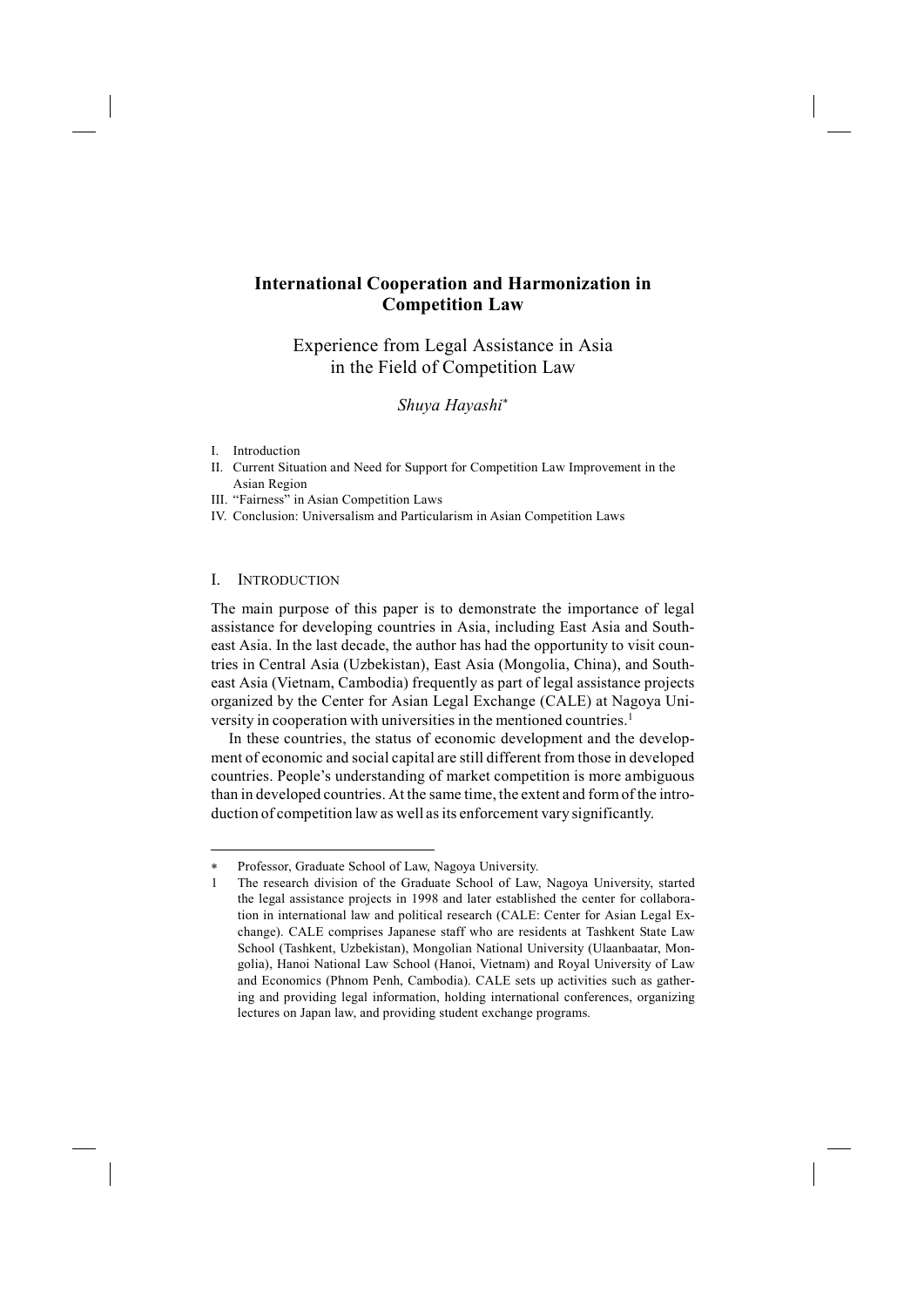Market competition is generally to be seen as a beneficial social mechanism for achieving efficiency in resource allocation in Asia's developing countries. However, there have been periods in which competition was restricted by public policy measures on grounds of fairness of distribution in these countries. The trade-off between efficiency and fairness often brings about economic systems with policy management that emphasizes distributional fairness over market competition, as symbolized by various policy measures to promote specific industry sectors and to protect domestic industries.

Moreover, such industrial policy measures often cause the existence of a collaborative network between interest groups and policy makers, involving tendencies toward favoritism and cronyism. In Japan, there are problems of bid rigging and collusive bidding at the initiative of government agencies. In developing countries, however, government corruption has caused serious social problems. Especially in Asia, where many countries started developing late and only at the initiative of the government, resistance to government intervention in markets is often weak, and the exclusive and discretionary nature of administrative powers persists.

In addition, social cushioning and control mechanisms against the exploitation of consumers by domestic enterprises are still weak. In particular, the judiciary, which is supposed to protect the rights of citizens, is often powerless or involved in corruption. However, the main purpose of this paper is not to discuss solutions for the problems of corruption and exploitation. Rather, these problems were mentioned because their existence is a fact that has to be taken into consideration when dealing with international cooperation and legal assistance in Asia, in particular in the field of competition law.

## II. CURRENT SITUATION AND NEED FOR SUPPORT OF COMPETITION LAW IMPROVEMENT IN THE ASIAN REGION

In the rapidly developing Asian market, the introduction and improvement of competition law and competition policy are increasing rapidly. A good example is the enactment of China's anti-monopoly law in 2007. The development of competition law and policy in the East Asian region has been observed in the last two decades. In order to facilitate the development of the East Asian market and to enable competition law and policy to take its competitive environment into account, "legal assistance" from developed countries in Asia in the field of competition law is indispensable. In respect of this issue, Japan has the competition authority with the world's most experience in the administration of competition law, and is the top-ranked country in East Asia that provides technical support for developing coun-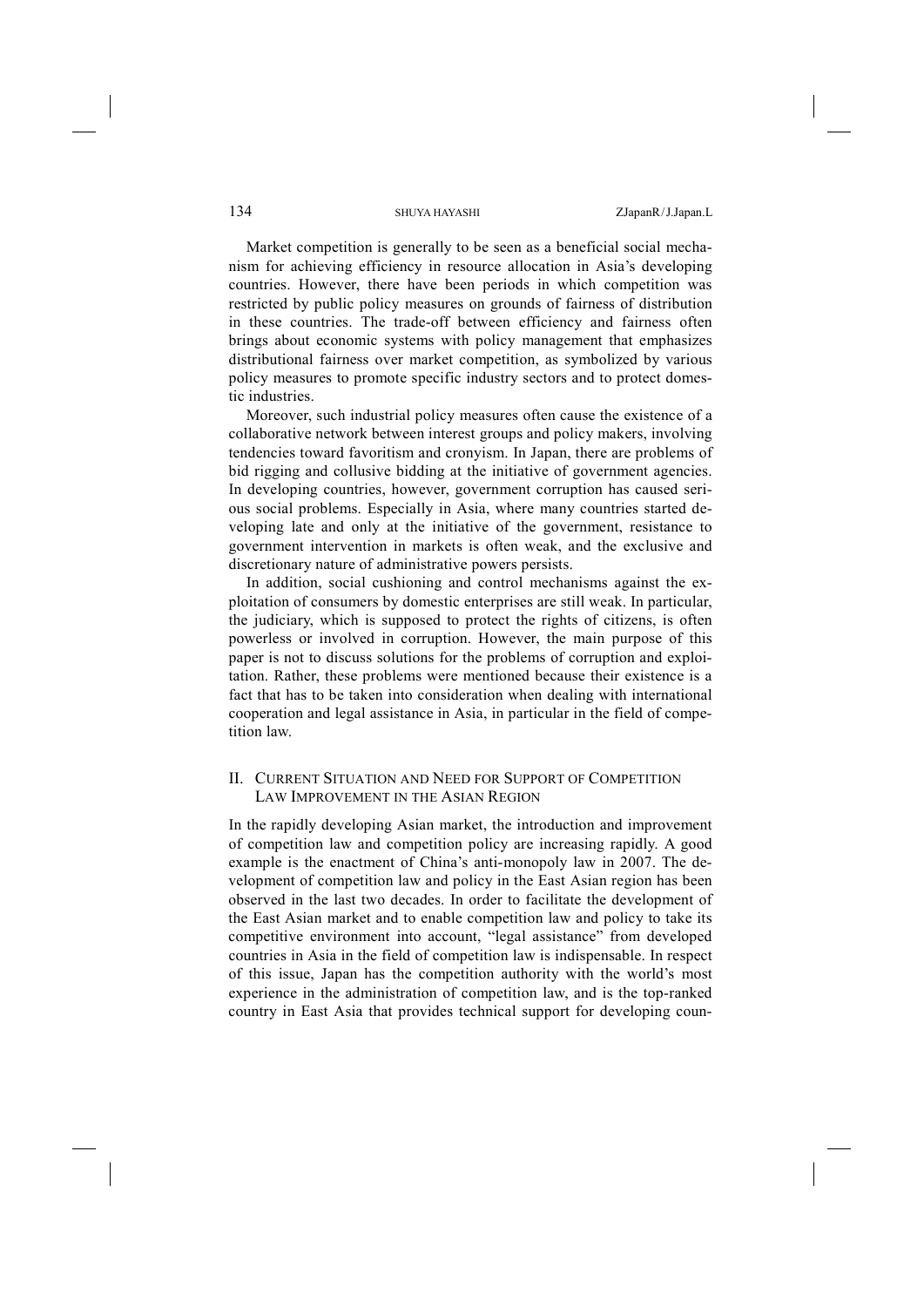-

tries. The problem lies in how to establish effective technical support systems based on the needs of the recipient country. Countries in the East Asian region are truly heterogeneous, with competition law structures that differ among countries and regions. Some countries and regions only have under-developed competition regulatory regimes, while others have sound competition laws and have accumulated much experience in competition law enforcement. The level of development and the need for legal assistance thus vary. 2

First, for example, South Korea (which codified its competition law in 1980 in the "Monopoly Regulation and Fair Trade Act") and Taiwan (which codified its competition law in 1992 in its "Fair Trade Act") have sufficient experience in the administration of competition law, whilst Japan is experienced in competition law administration and has already become a provider of knowledge and experience on competition law issues. Cooperation is thus necessary among providing countries ("donors") as well as between providing countries and receiving countries ("recipients"), so as to avoid "competition for legal assistance", which would result in contradicting each other's national interests.

Second, competition regulations and guidelines have been undergoing development for more than fifteen years since the codification of the competition laws in Thailand (in 1999) and Indonesia (in 2000). Despite the fact that the number of cases is rather small, positive achievements have been made in law enforcement, but these have been mainly limited to the area of unfair trade practices. For these countries, in order to improve competition law enforcement on other types of anticompetitive conduct, such as cartels and abuse of a dominant position, practicable technical cooperation is required, such as a joint analysis of actual cases and of investigation methods.

Third, notable development of major regulations and guidelines has been observed in Vietnam (which codified competition law in 2005), Mongolia (codified in 2005), and Laos (codified in 2004) since the introduction and initial enforcement of the competition acts. However, it is still insufficient

<sup>2</sup> The content of "legal assistance" could be quite different depending on the situation of the respective recipient country. According to *Hiroshi Matsuo* (H. MATSUO, Good Governance and the Rule of Law, in: Japan Reviewer 2009, 36), legal development support could be divided into three categories: (1) the enactment of adequate laws and regulations; (2) the establishment or improvement of governmental organs including legislative, administrative and judicial bodies; and (3) the training and education of lawyers and citizens. It includes a wide range of activities, ranging from general measures aiming at the development of society to the establishment and equipping of specific physical facilities to support the operation of the legal system and the conducting of surveys before and after the implementation of individual projects.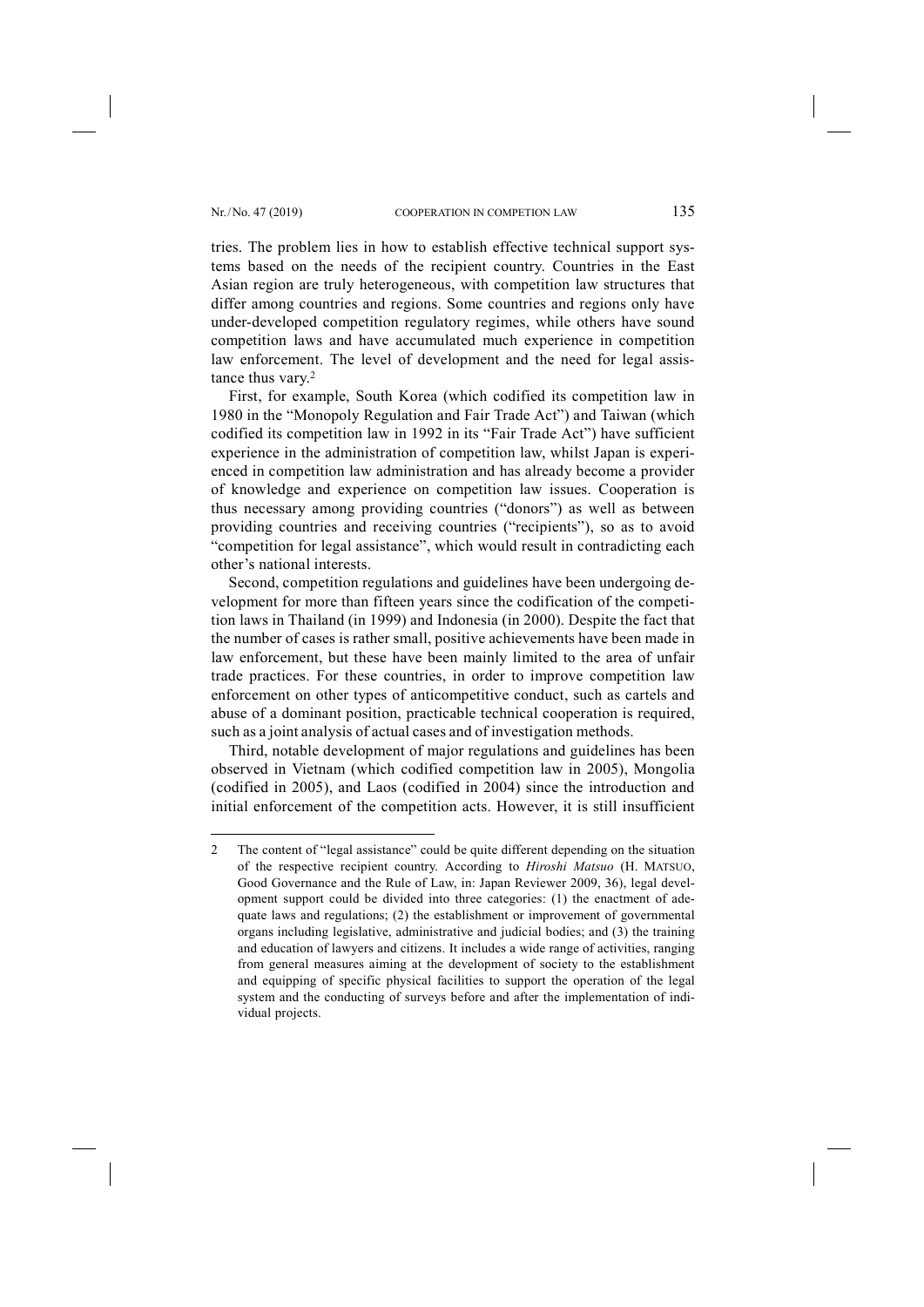as a whole, and law enforcement performance is still poor compared to Japan. Therefore, technical cooperation aiming for full-fledged implementation of competition law (such as support for the drafting of regulations and guidelines, for improving investigation methods, and for enforcing the law) is necessary, as is support for the build-up of an organizational framework that facilitates effective law enforcement.

Fourth, in countries with inadequate competition laws such as the Philippines (where competition law was codified only recently in 2016), Malaysia (codified in 2010), and Cambodia (comprehensive competition law is not yet developed), overall technical cooperation, such as teaching legal theory and assisting in building the capacity of law enforcement institutions, is needed in order to support the drafting of adequate legislation.

As mentioned below, the Japan Fair Trade Commission (hereinafter "JFTC") has been undertaking technical cooperation with overseas competition authorities based on the development assistance programs proposed by the Japan International Cooperation Agency (JICA). Such technical cooperation includes group training courses, counterpart training courses, long-term training, and country-/area-focused training courses. However, the person in charge of the JFTC projects (the International Division of the Secretariat of the General Affairs Bureau in particular) maps out and implements the projects "ad hoc" for each separate training project, instead of implementing projects with a comprehensive perspective. The ad hoc approach, however, has its limits in implementing effective technical cooperation. In other words, for medium- to long-term technical cooperation, it is time for the JFTC to develop "strategies" of legal assistance to determine recipients' demand and the forms of cooperation that should be carried out. Based on developed strategies, it is also necessary to consider the optimal project designs for the various recipient countries. Some countries in East and Southeast Asia, such as China and Indonesia, have already gone through the first stage of the development of competition law. The level of experience and competence of the competition authorities' officials who have participated in training programs offered by Japan is constantly improving. The technical cooperation programs have to be raised to a higher level in order to meet the needs of recipient countries.

In view of these issues in regard to the planning and design of overseas technical cooperation in the future, it is necessary to comprehensively analyze the needs of the recipient countries, the forms of feasible technical support Japan can provide, and the legal assistance provided by Western foreign countries.3 It is also necessary to develop an optimal program de-

-

<sup>3</sup> For example, in the United States, the FTC and the DOJ have been making good use of the US Agency for International Development (USAID) and have provided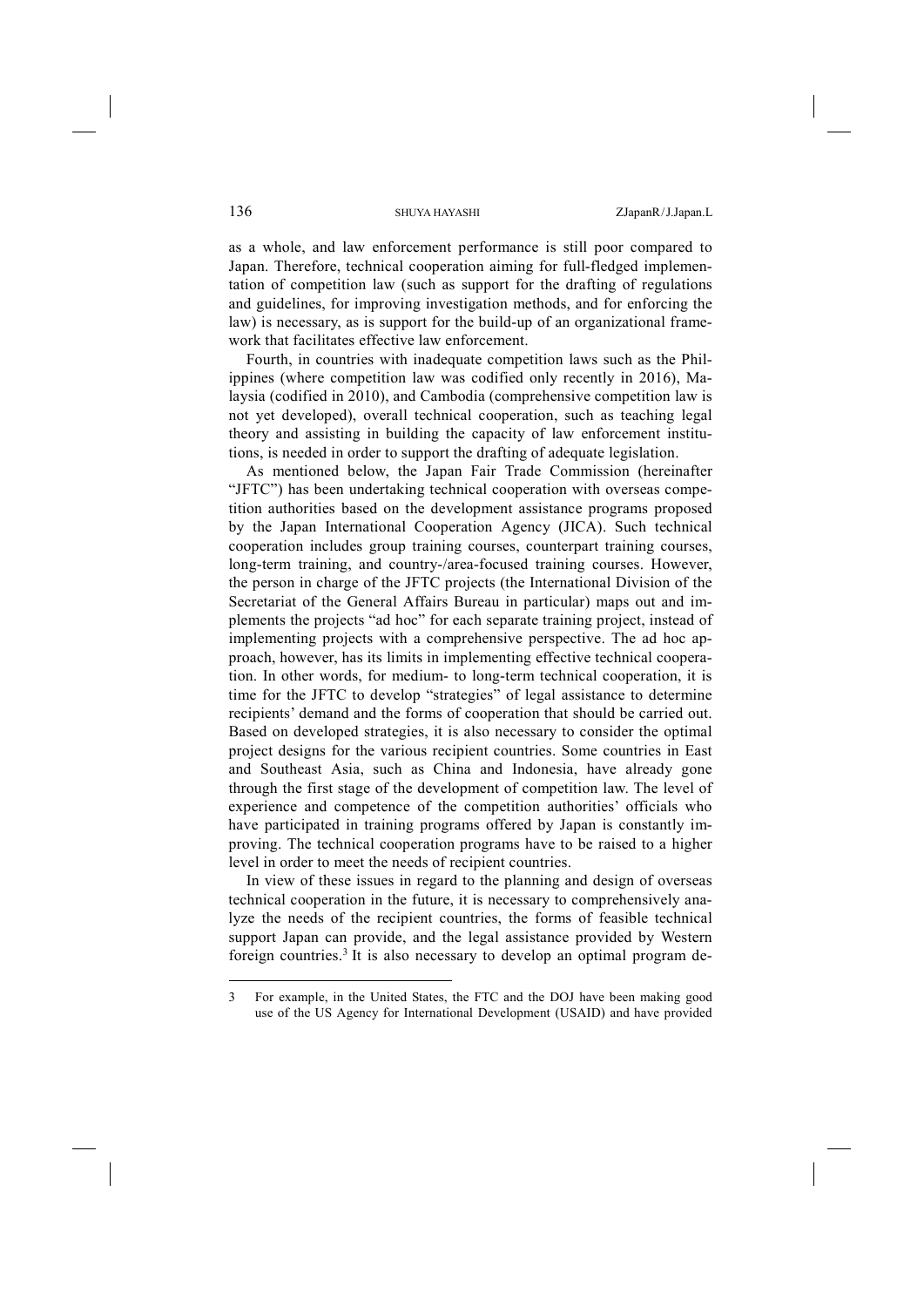-

sign that aims for a diversity of technical cooperation. <sup>4</sup> In addition, it is urgent to shape the direction of medium- to long-term legal assistance concerning Japan's competition policy.

## III. "FAIRNESS" IN ASIAN COMPETITION LAWS

Based on the author's experiences of being dispatched to various developing countries in Asia for legal assistance projects, it seems unpromising to introduce a US model of competition law and policy that mainly focuses on free competition. As Adam Smith said, efficiency could be achieved with individuals pursuing their own interests, as if led by the "invisible hand" of a god. However, Smith was not particularly concerned with the question of how social justice could be attained through the market. His point was to emphasize that market competition would contribute to the achievement of economic efficiency. When considering the future of competition law in

assistance to more than 50 countries over the past fifteen years. Assistance projects have been implemented in Central Europe, Eastern Europe, the former Soviet Union, Latin America, the Caribbean, and South Africa. Asia has also been included as a target region in recent years. Four types of technical cooperation can be identified: (1) dispatch of local experts (resident advisor), (2) short-term missions (one to two weeks), (3) organizing local conferences, (4) providing internships (see FTC, US Federal Trade Commission's and Department of Justice's Experience with Technical Assistance for the Effective Application of Competition Laws (6 February 2008), at *http://www.ftc.gov/oia/wkshp/index.shtm*)*.* Among the mentioned types, the long-term dispatch of experts usually draws the most attention. It is generally recognized as the most effective legal assistance. The FTC and DOJ sent experts to Eastern Europe from 1991 to 2001, to Argentina and South Africa in the late 1990s, and to Indonesia and the ASEAN Secretariat in 2001. The length of a local stay per expert is about half a year to one year. By dispatching multiple experts at different times, it seems possible for each authority to have experts stay for a total period of two years.

4 Regarding legal assistance in the United States, the acceptance of internships attracts attention as an approach that does not exist in Japan. In the past, regarding the acceptance of internships, the United States were inattentive due to confidentiality issues, but since the enactment of the US SAFE WEB Act in 2006, it seems that the FTC have been experimentally accepting trainees from the competition authorities of Brazil and Hungary, as well as from the consumer protection authorities of Canada. However, there is a problem that internships have to be limited to a small number of people due to the costs involved, the English proficiency of the trainees and other reasons. Japan has also accepted personnel from foreign competition authorities as trainees, but only exceptionally. Although there are many challenges to overcome due to the problems of confidentiality, training costs, Japanese language proficiency of trainees, etc., it is worth considering accepting more interns at the Fair Trade Commission of Japan.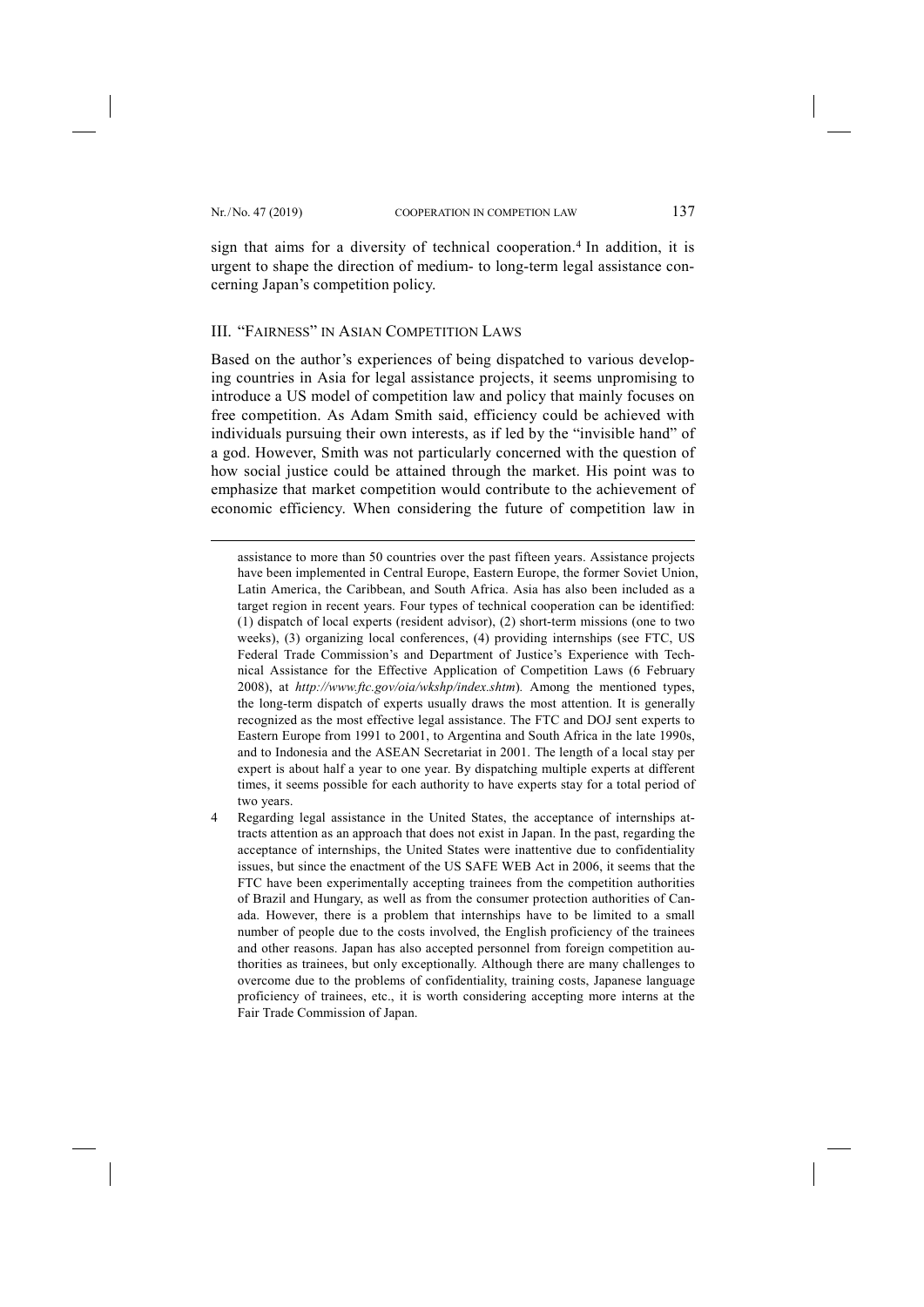Asia, however, this cannot be done without taking into account "the fairness of competition." After all, it took more than thirty years for the Antimonopoly  $\text{Act}^5$  to become rooted in Japan. Transplanting the current legal system as it is from a developed country usually does not have support from the citizens in the recipient country, and as a natural result it does not root itself in the country.

The author also believes that traditional competition law and policy can solve problems only in a very limited manner. As a matter of fact, severe social problems such as environmental pollution and labor exploitation lie ahead. The current challenging issue is how to respond to corporate social responsibility and establish connections with labor law in the context of economic law theory.

One of the features of competition law in Asia is the emphasis on regulating unfair trade practices. <sup>6</sup> Likewise, regulations regarding the abuse of a dominant market position are another distinctive feature. <sup>7</sup> In Asia, there is a general tendency to consider ensuring fair trade (protection of competitors) more important than ensuring free competition (protection of competition). 8

-

<sup>5</sup> *Shiteki dokusen no kinshi oyobi kōsei torihiki no kakuho ni kansuru hōritsu,* Act No. 54/1947.

<sup>6</sup> In East Asia, laws regulating only unfair trade practice were generally enacted prior to the enactment of more comprehensive competition laws. In South Korea, for example, the Unfair Competition (unfair trade practice) Prevention and Trade Secret Protection Act was enacted in 1961, and the Monopoly Regulation and Fair Trade Act was enacted later in 1980. In China, the legislative preparations regarding competition law started in 1987, the (first) Law against Unfair Competition, which regulated only unfair trade practices, was enacted in 1993, and the Anti-Monopoly Act followed only in 2008.

<sup>7</sup> For example, in Taiwan, the prohibitively high license fee demanded by the patent pool for CD-R technology, which was actually set by Sony and Philips, was ruled abusive and declared illegal by the Fair Trade Commission of Taiwan. As another example, the Fair Trade Commission of Taiwan also found the high price for Microsoft's software to be abusive and ordered remedies based on reconciliation proceedings.

<sup>8</sup> Professor *Ohseung Kwon* (Seoul National University, Korea) has pointed out that it is easier to understand the meaning of fair trade than that of free competition (efficiency) in Eastern Asia, and there is a tension between the two (see O. KWON, Factors obstructing the Establishment of a Competitive Order, in: Kobe Law Journal 55 (1) (June 2005) 9–12). Regarding the tension between free and fair competition, the example of tie-in sales as an unfair trade practice is easy to understand. Tie-in sales, from the perspective of competitors of secondary products, is something that takes away opportunities to compete with cheap products of high quality, and harms competition that focuses on the low price and high quality of products. In contrast, from the viewpoint of free competition, the issue is whether the competitive order of the market for secondary products, which is outside the relationship of individual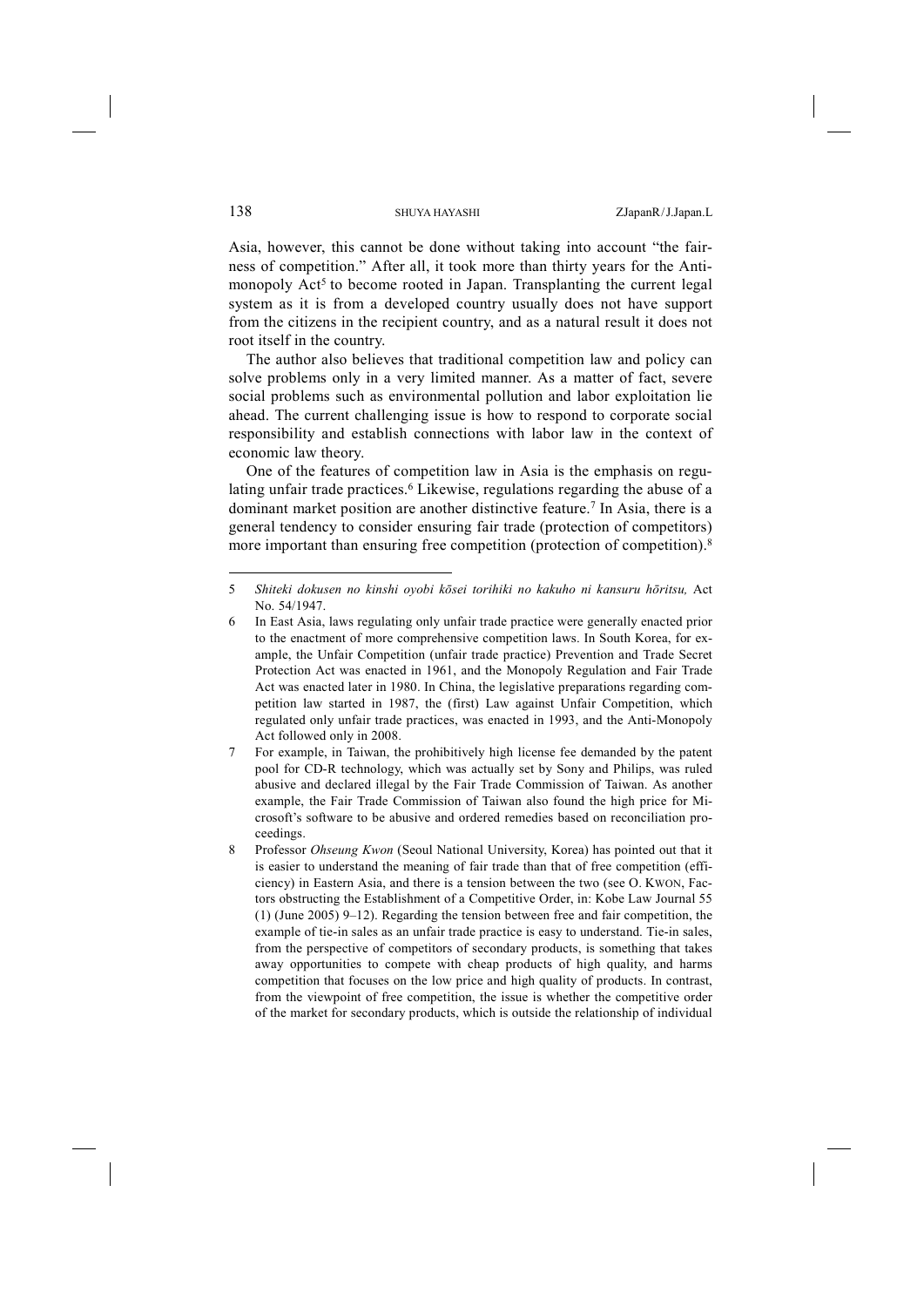-

There also should not be such a dichotomy between the "nation" and the "market". As was visible during the Asian currency crisis, the question lies in whether market mechanisms could protect the Asian regional "community" from the uncontrollable rampant effects of worldwide excessive capital liquidity. In this regard, maintaining free competition as a goal in East and Southeast Asia has to be seen in connection with the goal of maintaining fair trade. 9

### IV. CONCLUSION: UNIVERSALISM AND PARTICULARISM IN ASIAN COMPETITION LAWS

Basically, competition law and social institutions originate from Europe and the United States. Competition laws in these countries should be evaluated with consideration of the whole social and political system, instead of simply separately. Although Asian legal systems are mostly inherited from Western laws, much of the "living law" has its origins in (the traditional culture of) pre-modern times. After all, there are differences between Asian countries and Western countries. With that being said, how should we weave these differences into the theory of competition law?

The author would like to adopt a compromise approach to explain this matter. Because there are differences in trade practices among countries, when applying the law, we must wisely take into account the importance of the principal values of Asian competition laws emphasizing the protection of fair trade. Meanwhile, the overall frameworks of the competition laws in the United State and in Europe, where a US-style competition law had been originally adopted, have developed independently and differently. Thus, they cannot be simply seen as one model. Furthermore, another significant point is to look at how the legal principle of competition law has developed on the one hand, and how the practice of competition law has evolved on

counterparties of the trade and individual competitors, will be significantly affected. Taking away the individual competitor's opportunity to compete with cheap products of high quality is not so much the issue here. Even if some competitors lose their trade opportunities, as long as the competition in the secondary product market is active, there would be no problem. Although free and fair competition are two sides of the same coin, their relationship is tense at the same time.

<sup>9</sup> At this point, the author is dissatisfied with some of the trends set out by law and economics theories in current American antitrust law. However, this does not contradict the fact that the tools of analysis (theory and demonstration) developed by law and economics theories are extremely fascinating. For reference, L. KAPLOW/S. SHAVELL, Fairness versus Welfare (Harvard 2002); L. KAPLOW/C. SHAPIRO, Antitrust, in: Polinsky/Shavell (eds.), Handbook of Law and Economics, vol. 2 (Amsterdam 2007) 1073.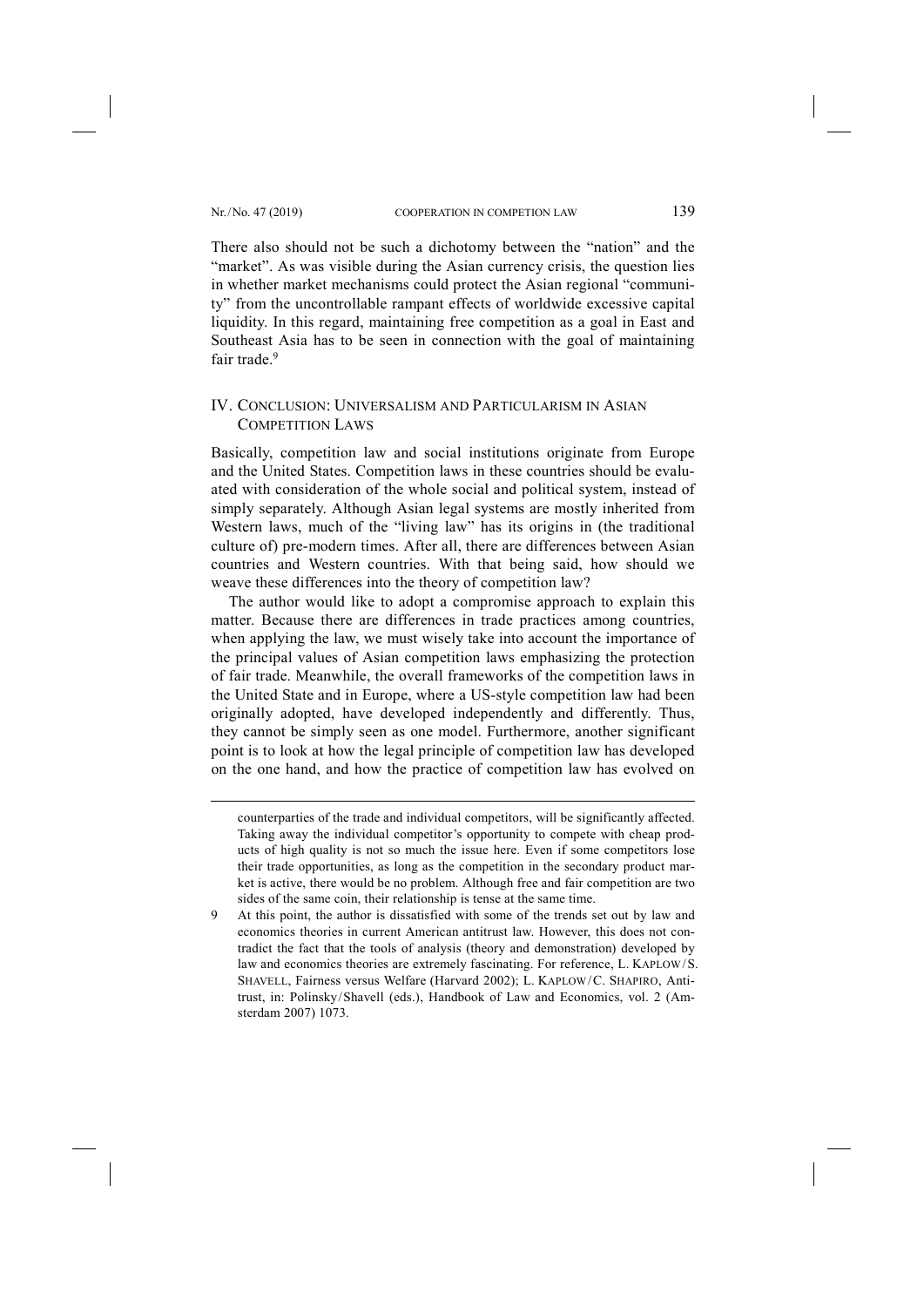the other hand. The two aspects are related when assessing what direction and structure the globalization of competition law should have.

With respect to cross-border competition law cases, a conflict is likely to occur when a competition authority of one country adopts a universal point of view and another in a different country looks at the case from a particularistic point of view. Then global harmonization might be the only means to integrate the two views into a general framework of a legal system. However, the author's concern is whether or not global harmonization alone would suffice. After all, the current antitrust theory in the United States, which seems to neglect fair trade, is particular to the United States and should not be seen as universal. There has even been a historical era in the United States in which the survival of farmers and small and mediumsized producers was considered important (i.e. the atomistic market structure was considered important) to protect social health ("Jeffersonian democracy"). From a historical point of view, thus, we can never say that the emphasis on fair competition in Asia is exceptional and should be interpreted and applied with restraint.

In conclusion, the general supremacy of efficiency over social welfare in competition law today should be made less absolute based on the findings of regional studies of competition laws in Asia. Fair competition and fair trade should be given more and more positive emphasis, instead of being excluded as indicative of the backwardness of Asian competition laws. Legal assistance in the area of competition law in Asia also has to take this into account. In this regard, Japan's experience of regulating "unfair trade practices" can be a good example for other Asian countries. Such aspects are essential to establishing a common culture of competition in Asia.

### **SUMMARY**

*Experience with various legal assistance projects for developing countries in Asia shows that the situation and level of development of competition law regimes differ greatly among the many Asian countries. What kind of legal assistance in the field of competition law each such country needs therefore depends on the specific local situation. To improve legal assistance in Asia, the Japan Fair Trade Commission (JFTC) should develop a more sophisticated strategy of legal assistance for future medium- and long-term assistance projects and should coordinate such projects better with other partners in Japan and with potential co-operation partners in other developed countries that also provide legal assistance to countries in Asia. Moreover, the specific needs, perceptions, and principal legal values of the receiving countries have to be taken into account more. In particular, legal assistance in Asia has to consider that there is*